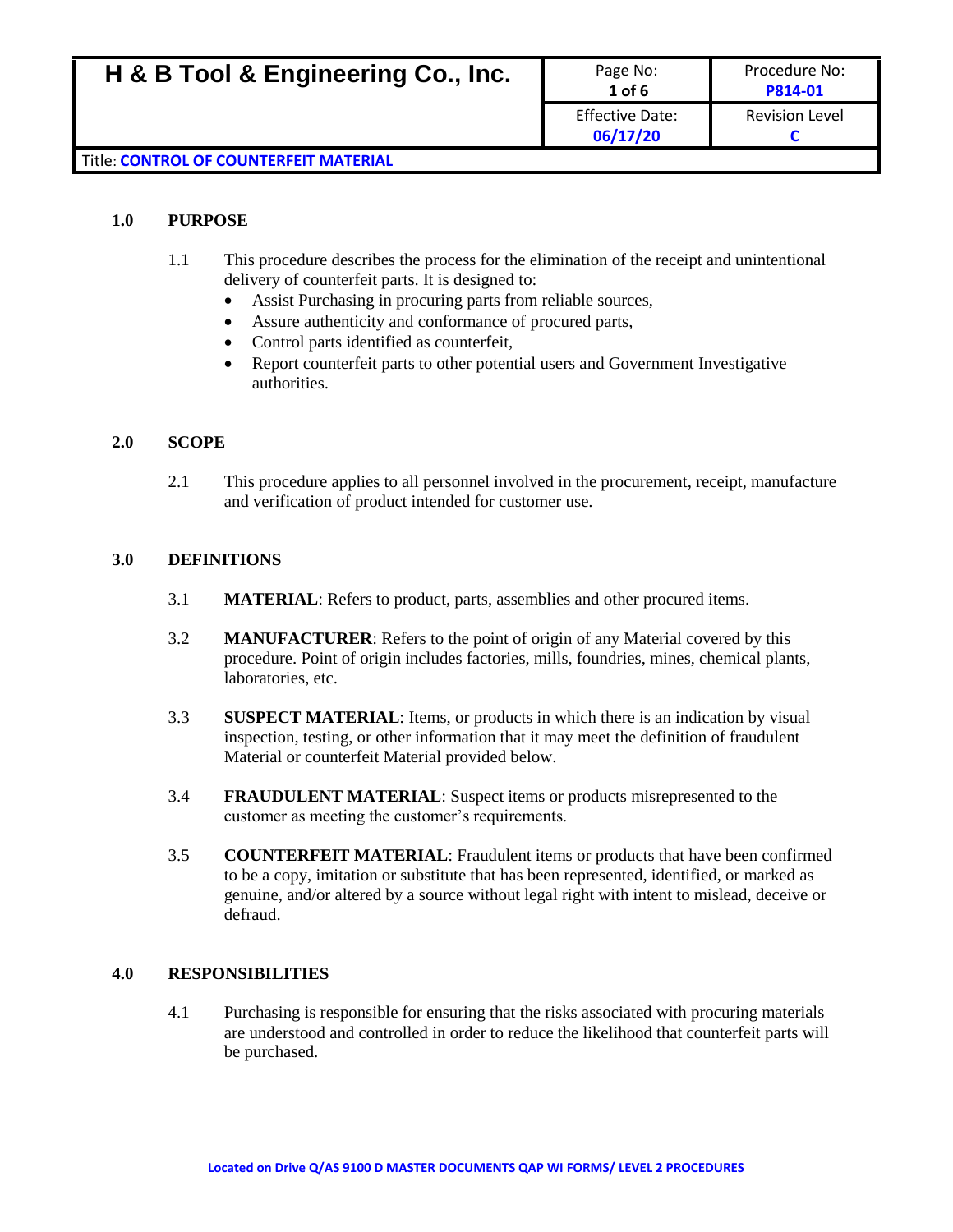| H & B Tool & Engineering Co., Inc.            | Page No:<br>$2$ of 6        | Procedure No:<br>P814-01 |
|-----------------------------------------------|-----------------------------|--------------------------|
|                                               | Effective Date:<br>06/17/20 | <b>Revision Level</b>    |
| <b>Title: CONTROL OF COUNTERFEIT MATERIAL</b> |                             |                          |

# 4.2 Quality is responsible for verifying incoming material in order to reduce the likelihood that counterfeit material will be introduced into the Production processes.

- 4.3 Quality is responsible to manage any discovered nonconforming material and to direct the corrective action process.
- 4.4 The Quality Department is responsible to notify the appropriate customer and regulatory authorities in the event that counterfeit material is discovered and/or is incorporated into shipped goods.

# **5.0 REFERENCES**

- 5.1 Quality Policy Manual (QPM)
- 5.2 Procedure No. P840-01, "Purchasing"
- 5.3 Procedure No. P840-02, "Purchasing Flow Chart"
- 5.4 Procedure No. P854-01, "Preservation of Product"
- 5.5 Procedure No. P860-01, "Material Release"
- 5.4 International Standard ISO 12931, Performance Criteria for Authentication Solutions Used to Combat Counterfeiting of Material Goods.

### **6.0 PROCEDURE**

### 6.1 **Purchasing**

### **Purchasing shall:**

- a. Assess potential sources of supply to determine their likelihood of delivering authentic and conforming material. Refer to Table I, Likelihood versus Impact of Counterfeit Risk as a tool to be used in performing assessment of supplier risk. Assessment actions may include surveys, audits, review of product alerts, and review of supplier quality data to determine past performance.
- b. Utilize the register of approved suppliers, including the scope of the approval, to assure the highly-likely supply of authentic and conforming material.
- c. Where applicable, specify a preference to procure directly from original manufacturers, authorized suppliers or other legally authorized sources who are on the register of approved suppliers.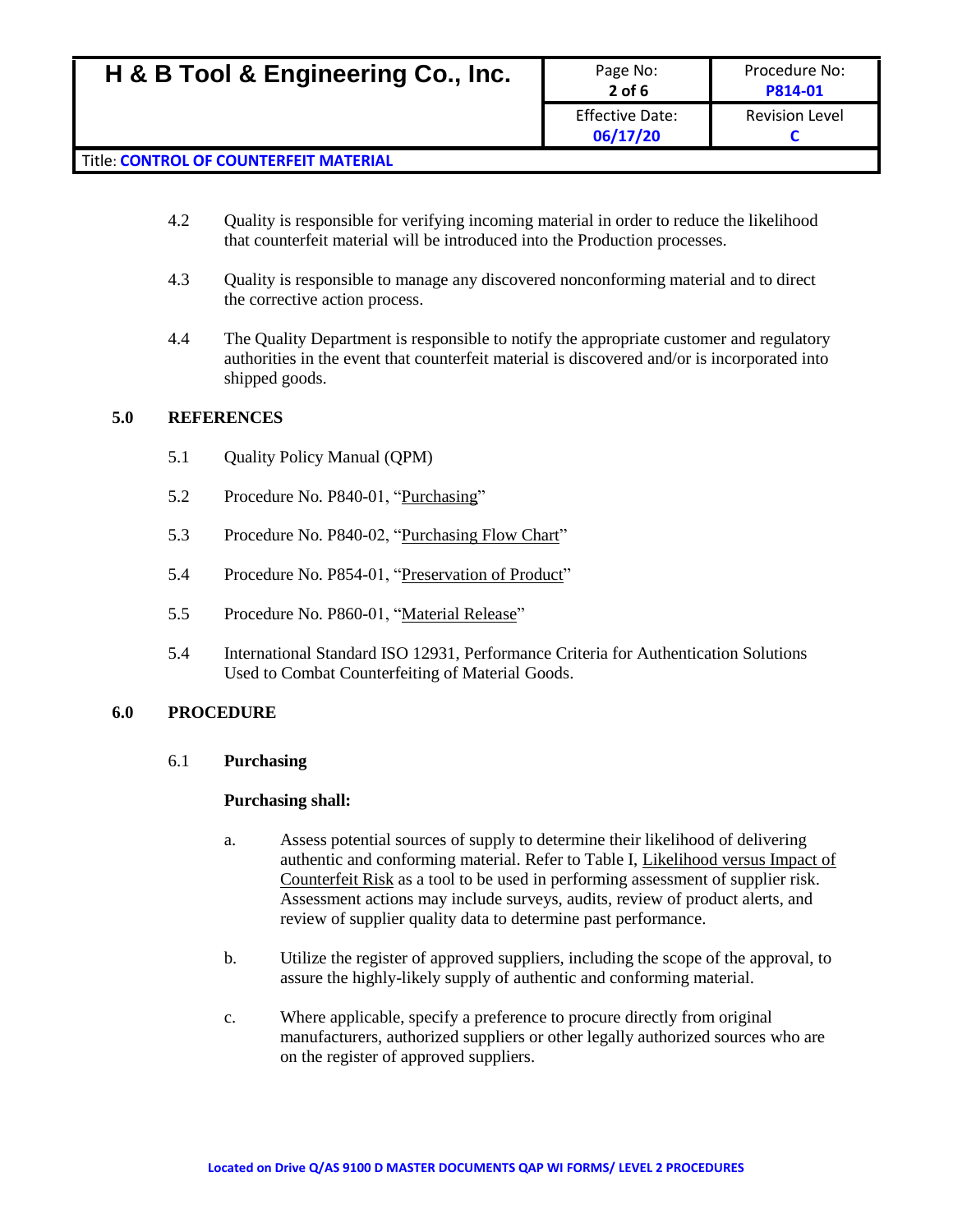| H & B Tool & Engineering Co., Inc.            | Page No:<br>$3$ of $6$             | Procedure No:<br>P814-01 |
|-----------------------------------------------|------------------------------------|--------------------------|
|                                               | <b>Effective Date:</b><br>06/17/20 | <b>Revision Level</b>    |
| <b>Title: CONTROL OF COUNTERFEIT MATERIAL</b> |                                    |                          |

- d. Assure that approved/ongoing sources of supply are maintaining effective processes for assuring the delivery of authentic and conforming material. Refer to Table II, Traceability Requirements Mapped to Counterfeit Risk Assessments as a tool to be used when selecting the appropriate level of control based on the assessed risk level. Assurance actions should include a request of the adoption of processes which are in accordance with documents such as ISO 12931, and may include, where appropriate testing (destructive, non-destructive, functional, measurements, etc.), surveys, audits, review of product alerts, and review of supplier quality data to determine past performance.
- e. Assess the likelihood that sources other than original manufacturers or authorized suppliers can deliver authentic and conforming material. Where applicable, this shall be accomplished and documented when it is necessary to procure from other than the original manufacturer or an authorized supplier.
- f. Specify supply chain commodity and item level traceability, where appropriate, to the original or aftermarket manufacturer that identifies the name and location of all of the supply chain intermediaries from the material manufacturer (or mill/plant for raw materials) to the direct source of the product for the seller. If this traceability is unavailable or the documentation is suspected of being falsified, a documented risk assessment is required.
- g. Specify flow-down of applicable requirements of this document to appropriate contractors, their sub-contractors, and distributors. In the event that one or more supply chain intermediaries do not have a material authenticity assurance plan compliant to this document, a risk analysis shall be considered for every application of the material.

### 5.2 **Purchasing Information**

- 5.2.1 Purchasing information shall specify contract/purchase order quality requirements to maximize the likelihood of being provided authentic and conforming material.
- 5.2.2 Procurement of material shall be subject to the applicable contract requirements pertaining to Fraud and Falsification (F&F).

# 5.3 **Verification of Purchased Product**

5.3.1 Through the Receiving Inspection process, Quality Assurance shall assure detection of any counterfeit material prior to formal product acceptance. The rigor of the verification process is to be commensurate with product risk. Product risk is determined by the criticality of the material and the assessed likelihood of receiving counterfeit material. Examples of verification actions include:

- Review of data deliverables.
- Visual inspection (including research on marking requirements.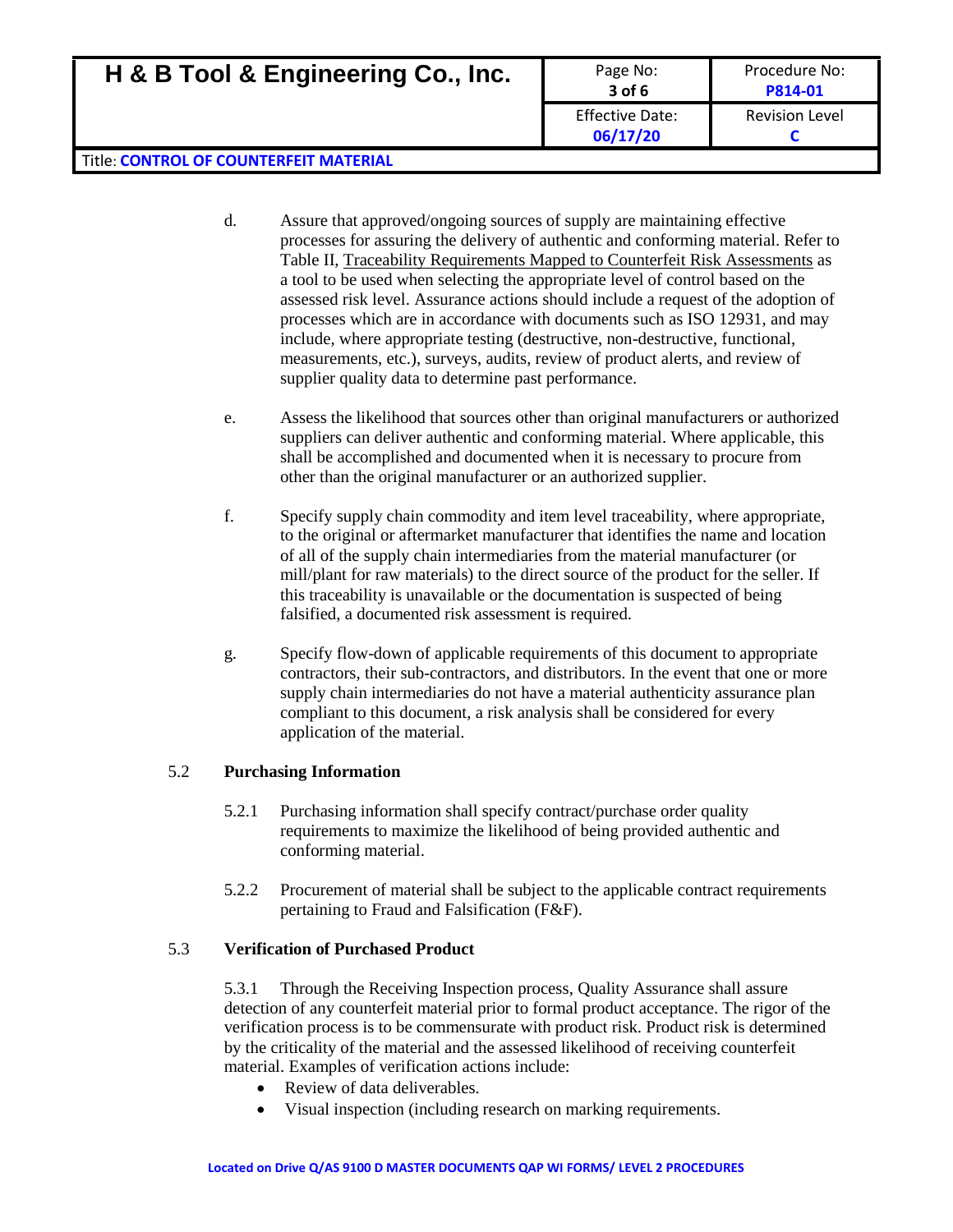- Item Unique Identification (IUID) scan.
- Testing.
- Non-destructive evaluation.
- Destructive testing.

# 5.4 **In-Process Investigation**

5.4.1 Any suspect, fraudulent or counterfeit material is to be controlled and investigated in accordance with the nonconforming material control and corrective action processes.

# 5.5 **Material Control**

5.5.1 All material utilized shall be traceable to the time and place of production. Records of material shall provide the degree of traceability required to enable verification, at any point from raw material to final product, of all aspects of material utilization and disposal, in accordance with contract requirements.

- 5.5.2 The documented processes shall specify methods for manufacturers to:
	- a. Control excess and nonconforming material to prevent it from entering the supply chain under fraudulent circumstances.
	- b. Control/destroy any suspect or confirmed counterfeit material to preclude its use or reentry into the supply chain.
	- c. Implement a process to ensure the supply chain is not compromised by any material being returned; manufactures/suppliers and their approved supply chain shall implement an effective anti-fraudulent/counterfeit returns process, which checks and validates all items returned as authentic.

# 5.6 **Reporting**

5.6.1 All occurrences of counterfeit material are reported, as appropriate, to internal organizations, customers, government reporting organizations, industry supported reporting programs, and criminal investigative authorities. The Quality Department is to coordinate all reporting.

### 5.7 **Risk Assessment**

- 5.7.1 Table I, Likelihood versus Impact of Counterfeit Risk, is provided as guidance in determining Risk Levels when assessing supplier risk.
- 5.7.2 Table II, Traceability Requirements Mapped to Counterfeit Risk Assessments, is provided as guidance in mitigating risks identified in the supply chain.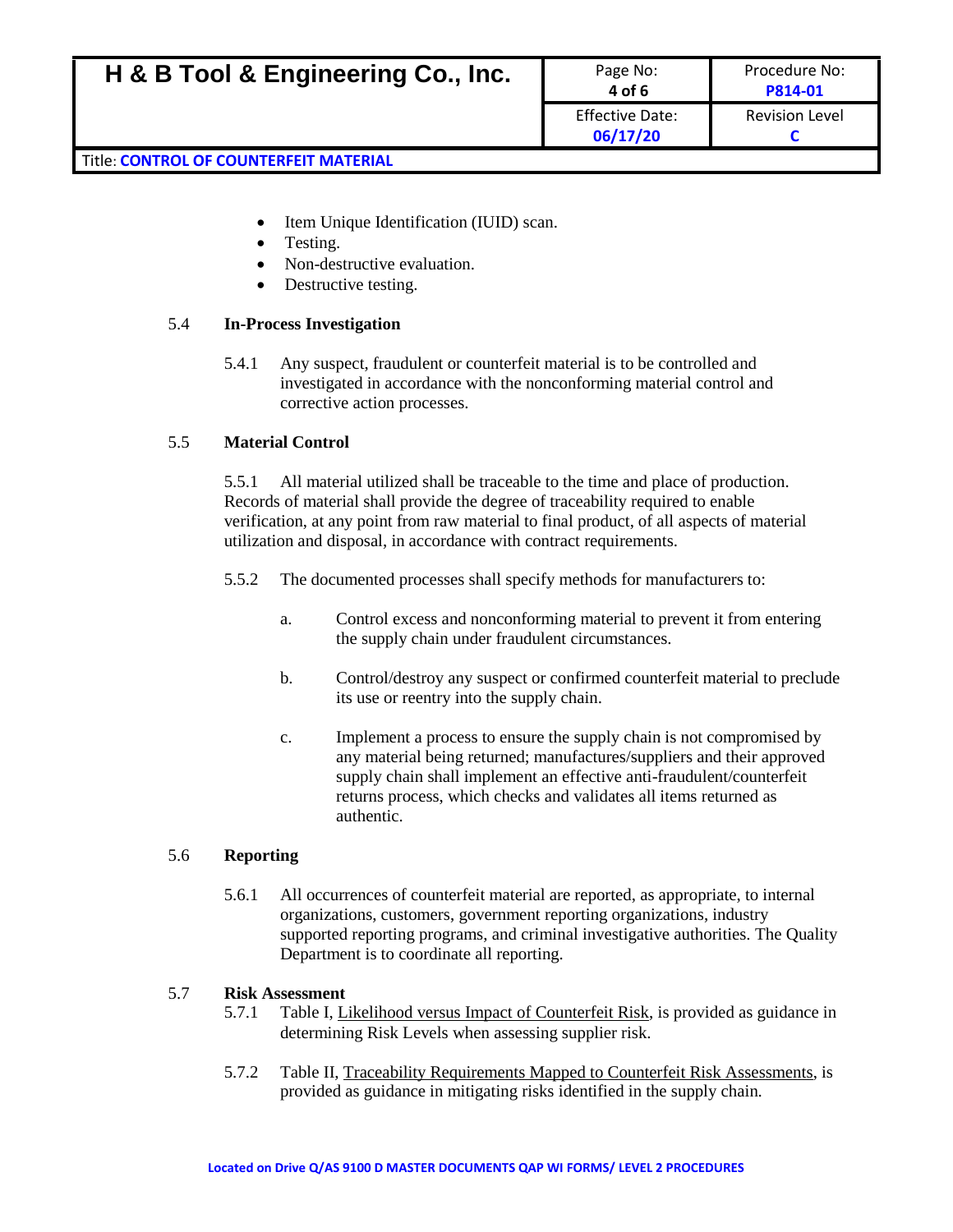| H & B Tool & Engineering Co., Inc.            | Page No:<br>$5$ of 6               | Procedure No:<br>P814-01 |
|-----------------------------------------------|------------------------------------|--------------------------|
|                                               | <b>Effective Date:</b><br>06/17/20 | <b>Revision Level</b>    |
| <b>Title: CONTROL OF COUNTERFEIT MATERIAL</b> |                                    |                          |

### Table I

### Likelihood versus Impact of Counterfeit Risk

The **impact** of supply chain risk should be assessed on the following continuum:

- a. Negligible Easily mitigated.
- b. Minor Increases the cost of operations.
- c. Moderate Degrades the function, use or operation of the system.
- d. Serious Sabotage, or maliciously introduced unwanted function.
- e. Critical Results in injury or death of personnel, or significant destructive product damage.

The **likelihood** of counterfeiting occurrence should be assessed on the following continuum, see Figure  $A2:$ 

- a. Not Likely ~10% Stable, high quality production base.
- b. Low Likelihood ~30% Isolated poor performance in second tier of production base.
- c. Likely ~50% Suppliers are exiting the production base.
- d. Highly Likely ~70% Diminishing sources and material shortages exist.
- e. Near Certainty ~90% Widespread degradation of the production base; frequent poor performance instances.

|            | Near Certainty ~90% |                                          |                               |          | <b>Unacceptable Risk Levels</b> |          |
|------------|---------------------|------------------------------------------|-------------------------------|----------|---------------------------------|----------|
|            | Highly Likely ~70%  |                                          |                               |          |                                 |          |
|            | Likely ~50%         |                                          |                               |          |                                 |          |
| Likelihood | Low Likelihood ~30% |                                          | <b>Acceptable Risk Levels</b> |          |                                 |          |
|            | Not Likely ~10%     |                                          |                               |          |                                 |          |
|            |                     | Negligible                               | Minor                         | Moderate | Serious                         | Critical |
|            |                     | Impact of Non-Mitigated Counterfeit Item |                               |          |                                 |          |

#### **Risk Categories:**

| High | Medium | Low |
|------|--------|-----|
|      |        |     |